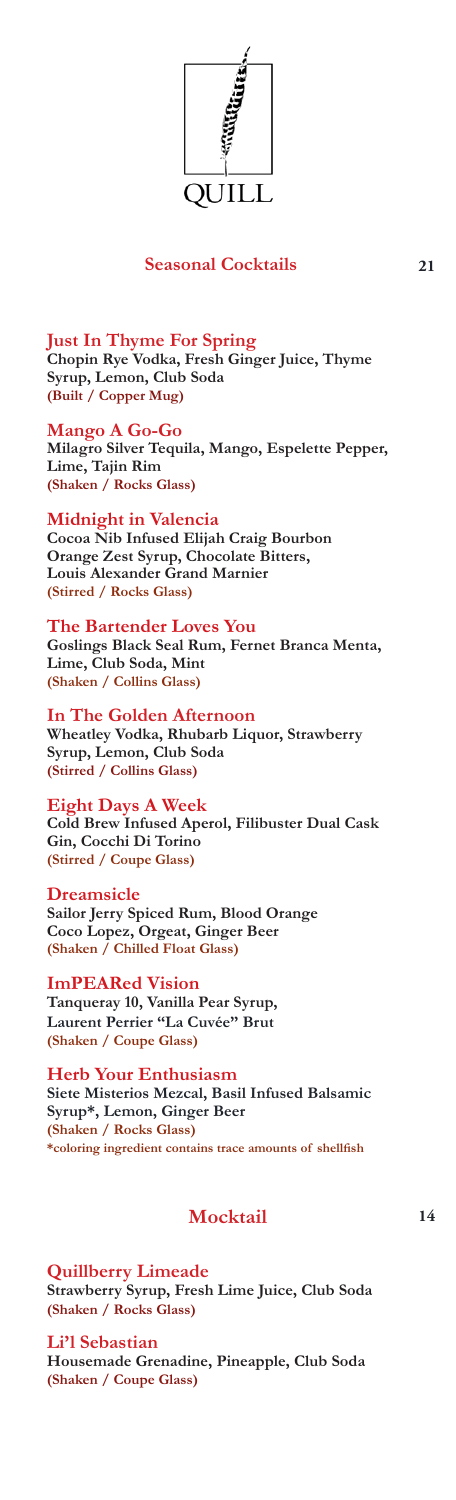# **WINES BY THE GLASS**

| <b>CAVA RESERVA</b>                                                              |    |
|----------------------------------------------------------------------------------|----|
| Maria Casanovas, "Cava Reserva" NV, Spain                                        | 17 |
| <b>CHAMPAGNE</b>                                                                 |    |
| Laurent Perrier "La Cuvée" Brut                                                  | 29 |
| Michel Forget, Rosé NV                                                           | 32 |
| <b>WHITE</b>                                                                     |    |
| Lagaria, Pinot Grigio, Vigneti Delle Dolomiti<br>Trentino-Alto Adige, Italy 2020 | 17 |
| Mattias et Emile Roblin, Sancerre, France 2020                                   | 25 |
| Albariño, "Esencia Diviña," Galacia<br>Rias Baixas, Spain 2021                   | 20 |
| Landmark, "Overlook", Chardonnay<br>Sonoma Coast, California 2019                | 22 |
| Domaine Chanzy, "En Rosey", Burgandy<br>France 2019                              | 25 |
| <b>ROSÉ</b>                                                                      |    |
| Château Berne, "Romance", Méditerranée<br>Vin de Pays, France 2020               | 17 |
| Château Berne, "Inspiration", Côtes de Provence<br>France 2020                   | 19 |
| <b>RED</b>                                                                       |    |
| <b>Cuvelier Los Andes, Malbec, Uco Valley</b><br>Mendoza, Argentina 2018         | 17 |
| Solena, Pinot Noir, "Grande Cuvée"<br>Willamette Valley, Oregon 2020             | 19 |
| Januik, Cabernet Sauvignon, Columbia Valley,<br><b>Washington 2019</b>           | 22 |
| Castello di Bossi, "Riserva Berardo"<br>Chianti Classico, Italy 2016             | 25 |
|                                                                                  | 30 |
| Les Hauts de Croix de Labrie, St Emilion<br><b>France</b> , 2019                 |    |

## **BOTTLED BEER**

**9**

| 3 Stars "Peppercorn Saison", Washington, DC                 |
|-------------------------------------------------------------|
| DC Brau, "Pils", Washington, DC                             |
| Old Ox, "Hoppy Place", IPA, Ashburn, VA                     |
| Allagash Brewing, "White", Belgium Wit, Portland,<br>ME.    |
| Heineken, Pale Lager, Amsterdam, Netherlands                |
| Heineken 0.0, Non-Alcoholic Beer,<br>Amsterdam, Netherlands |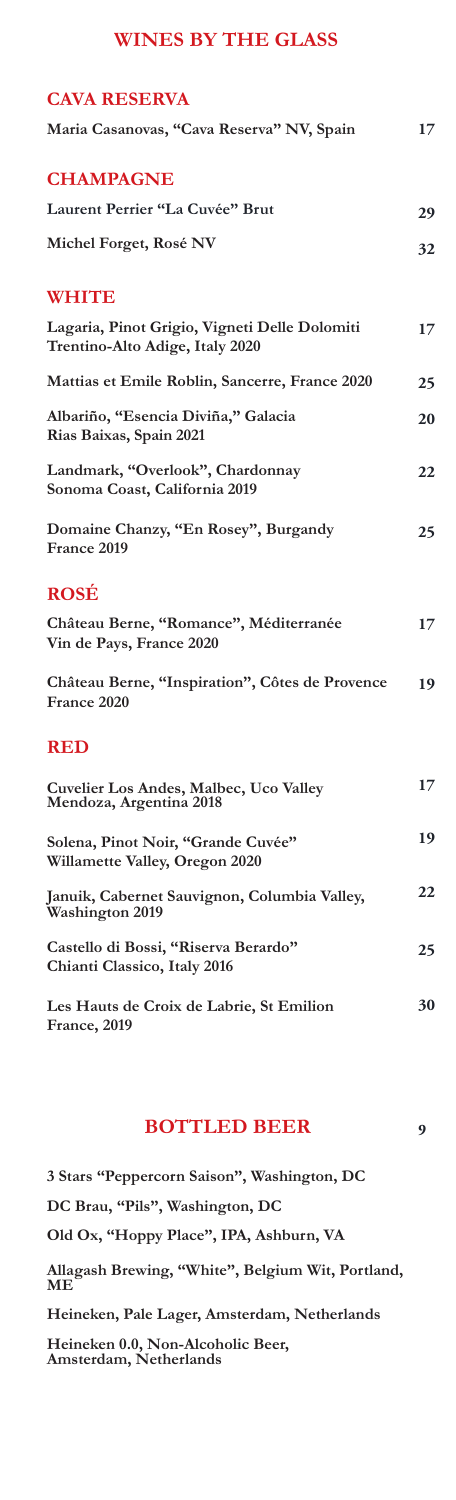#### Our Kitchen is Open Daily until 10:30pm

## **APPETIZERS**

| <b>Artisanal Cheese &amp; Charcuterie</b><br>Cornichons, Grain Mustard, Seasonal Fruit<br><b>Farmhouse Crackers</b>                                                          | 34 |
|------------------------------------------------------------------------------------------------------------------------------------------------------------------------------|----|
| <b>Burrata</b><br><b>Eggplant Caponata, Balsamic Reduction</b>                                                                                                               | 21 |
| <b>King Salmon Tartare</b><br>Avocado Mousse, Crème Fraîche, Tobiko, Grapefruit                                                                                              | 21 |
| <b>Truffled Mac &amp; Cheese Gratin</b><br>Tubetti Pasta, Aged Cheddar Cheese<br><b>Black Summer Truffle Mornay Sauce</b>                                                    | 17 |
| <b>Poached Jumbo Shrimp</b><br>Cocktail Sauce, Lemon                                                                                                                         | 30 |
| <b>Chesapeake Orchard Point Oyster</b><br>Cocktail Sauce, Lemon                                                                                                              | 25 |
| <b>Roasted Tomato Soup</b><br><b>Gruyère Grilled Cheese</b>                                                                                                                  | 14 |
| <b>ENTRÉES</b>                                                                                                                                                               |    |
| <b>Vegetarian Croque Monsieur</b><br>Gruyère Cheese, Shiitake Mushroom, Mornay Sauce<br>Sourdough Bread, Side Salad<br>(Add a Sunny-Side Up Egg \$2)                         | 20 |
| <b>Summer Baby Lettuce Salad</b><br>Raspberry, Cherry Tomatoes, English Cucumber<br><b>Sunflower Seed, Point Reyes Farmstead Blue Cheese</b><br><b>Raspberry Vinaigrette</b> | 19 |
| <b>Sirloin Burger</b><br>Seven Hills Angus Sirloin, Black Truffle Pecorino-<br>Toscano Cheese, Tomato Confit, Caramelized Onions<br>Parmigiano Reggiano - French Fries       | 29 |
| <b>Fettucine Bolognese</b><br><b>Black Angus Beef, Mirepoix</b><br>Pomodoro Sauce, Parmigiano Reggiano                                                                       | 29 |
| <b>Grilled King Salmon</b><br>Black Ink Croutons, Broccolini, Bouillabaisse Broth                                                                                            | 43 |
| <b>Martin's Farm Prime Filet Mignon</b><br><b>Roasted Baby Artichoke, Trumpet Mushrooms</b><br><b>Olive Potatoes, Barolo Reduction</b>                                       | 64 |

**\*Consuming Raw or Undercooked Meats, Poultry, Seafood, Shellfish or Eggs May Increase Your Risk of Food Borne Illness. \*\*For Your Convenience a Suggested 20% Gratuity Will Be Added to** 

**All Parties of 6 or More.**